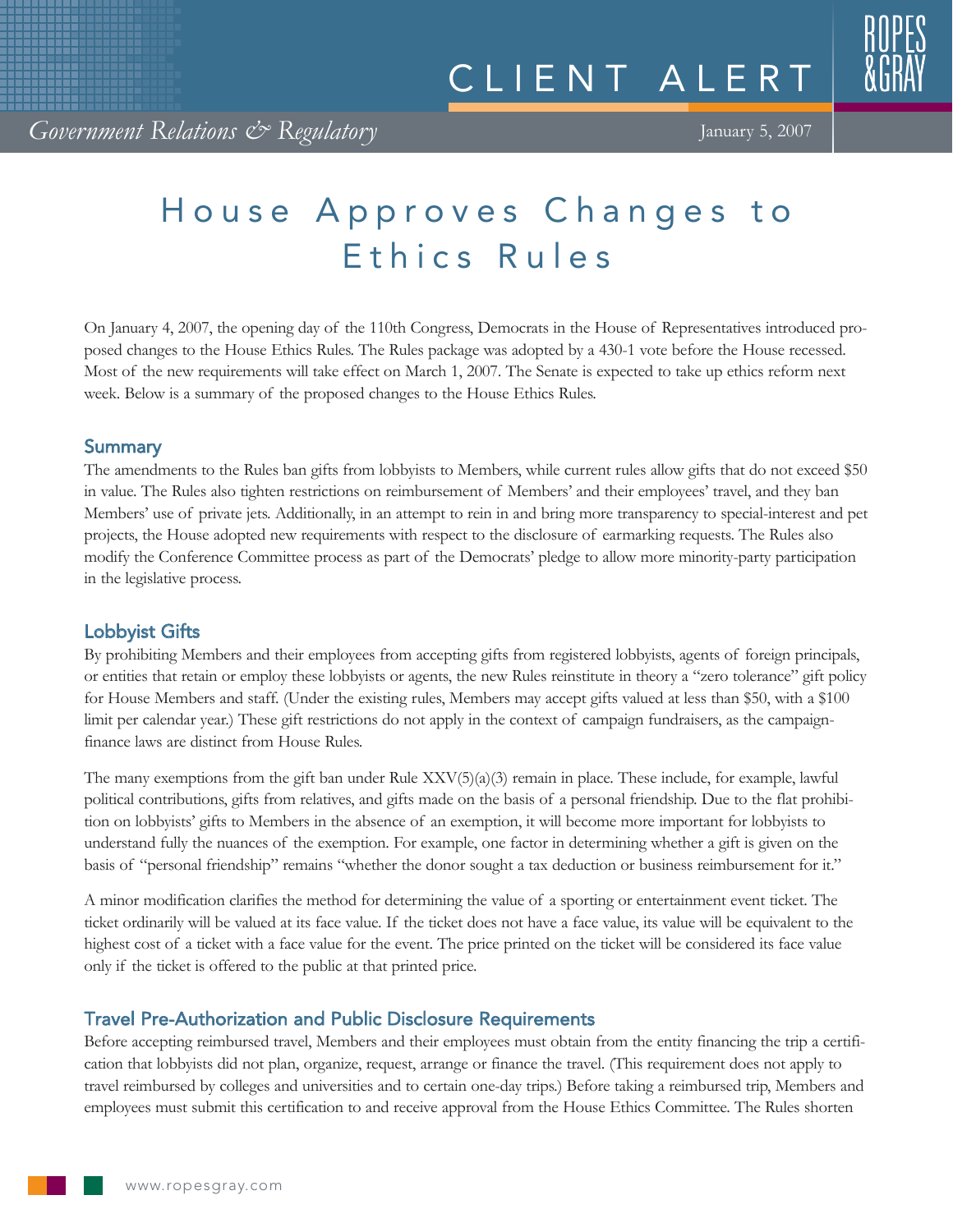the time in which travel information must be provided to the Clerk of the House from 30 days to 15 days after the reimbursed travel is completed. The Clerk will then make this information available to the public.

The Rules prohibit Members from accepting travel reimbursements from registered lobbyists, agents of foreign principals, and entities that retain or employ those lobbyists or agents. The current rules already prohibit lobbyists and agents from reimbursing Member travel. These rules do not apply to colleges and universities.

In addition, entities that employ lobbyists may reimburse Members and their employees for travel to one-day events (which may include up to a two-night stay, with Ethics Committee approval). Lobbyists may play only a *de minimis* role in Member travel to these reimbursed one-day trips.

#### Corporate Jets

Under the new Rules, use of corporate jets is out: Members may no longer use official, personal, or campaign funds to pay for the use of privately owned airplanes. Members may continue to charter commercially available airplanes.

#### Ethics Training

Beginning in the 110th Congress, Members, officers and employees of the House must participate in annual ethics training. New officers and employees must receive the training within 60 days of beginning work in the House. Each officer and employee must certify annually that the officer or employee attended ethics training.

#### 'K-Street Project'

The Rules also end the so-called "K-Street Project," an effort associated with former Republican leader Tom DeLay, by prohibiting Members from threatening political retaliation against private firms that hire employees who do not belong to the Member's political party.

#### Earmark Reform

House Committees and Conference Committees now must publish lists of earmarks and special tax or tariff provisions that benefit fewer than 10 people contained in bills, amendments, and reports that come to the House floor. These lists will be made available to the public.

Moreover, the Rules explicitly prohibit Members from trading earmarks for votes and require that Members disclose their earmark requests. Members making earmark requests must certify that they and their spouse have no financial interest in a requested earmark.

#### Voting and Conference Procedure

As part of the Democrats' promise to allow more minority-party participation in the legislative process, the new House Rules prohibit the Speaker from holding votes open for longer than the scheduled time for the sole purpose of changing the outcome of a vote. The proposal encourages conferees to work together in an "open and fair manner" and requires that House conferees sign conference papers at one time and in one place. The Rules prohibit the consideration of a Conference Report that is altered after it has been signed.

Finally, the House Rules Committee will be authorized to publish recorded votes taken during Committee hearings in committee reports or through other means.